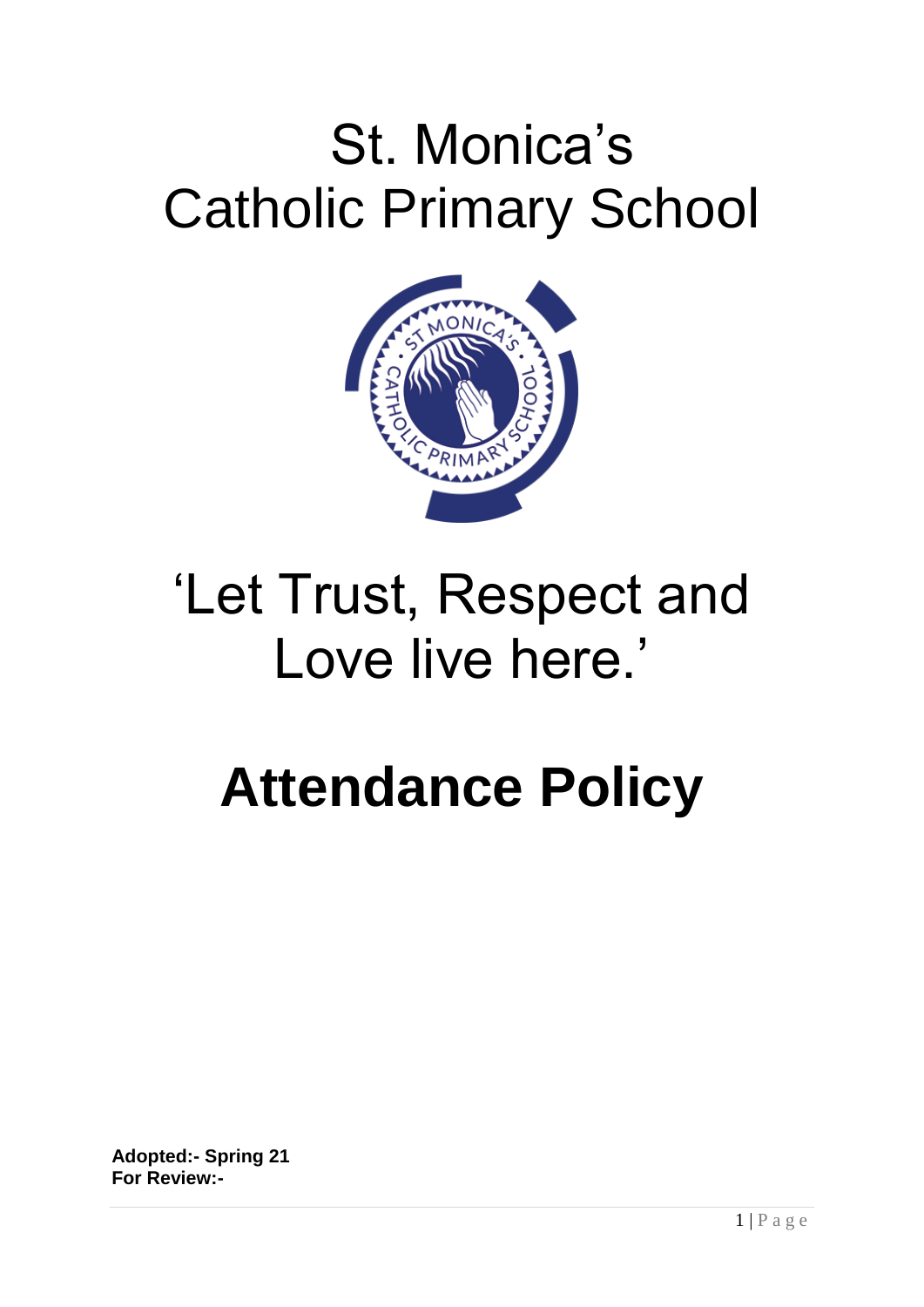# **St Monica's Catholic Primary School**

# **Attendance for Children Policy**

#### **As a school we aim to:**

 Maintain parents' and pupils' awareness of the importance of punctuality and regular school attendance

#### **Good attendance is important because:**

- Statistics show a direct link between under-achievement and poor attendance
- Regular attenders make better progress, both socially and academically
- Regular attenders find school routines and school work easier to cope with
- Regular attenders find learning more satisfying
- Regular attenders have an easier transfer to secondary school

### **As a parent you can help us by:**

- Ringing by 9.30am on the first morning of all absences with the reason and saying when the child will return.
- Arranging dental and doctors' appointments out of school hours or during school lunchtime breaks
- Bringing your child to school before and returning them after a hospital or other medical appointment
- Keeping us updated by telephone or letter if your child has an extended period of absence due to illness

#### **School shall take various measures in order to safeguard children by:**

- Following up unexplained absences after registration, with a phone call on the first morning
- If we cannot make contact with named contacts to find out the cause of absence, representatives of the school may visit the home address in an attempt to make contact
- Reminding parents of the importance of regular attendance and punctuality in newsletters
- Including each child's attendance rate in their annual school reports
- Acknowledging and rewarding good attendance
- Letting you know if we have concerns regarding your child's attendance
- If we continue to have concerns, make a referral to Local Authority or the MASH team as a safeguarding concern. A member of school staff may be involved to work with a family to improve attendance.

# **Authorised Absence**

Some absences are allowed by law and are known as "authorised absences". For example: if a child is ill, family bereavement, religious observance. These absences still count in a child's overall absence percentage.

A 'Leave of Absence' form (obtainable from the school office) must be completed in advance of any planned absence.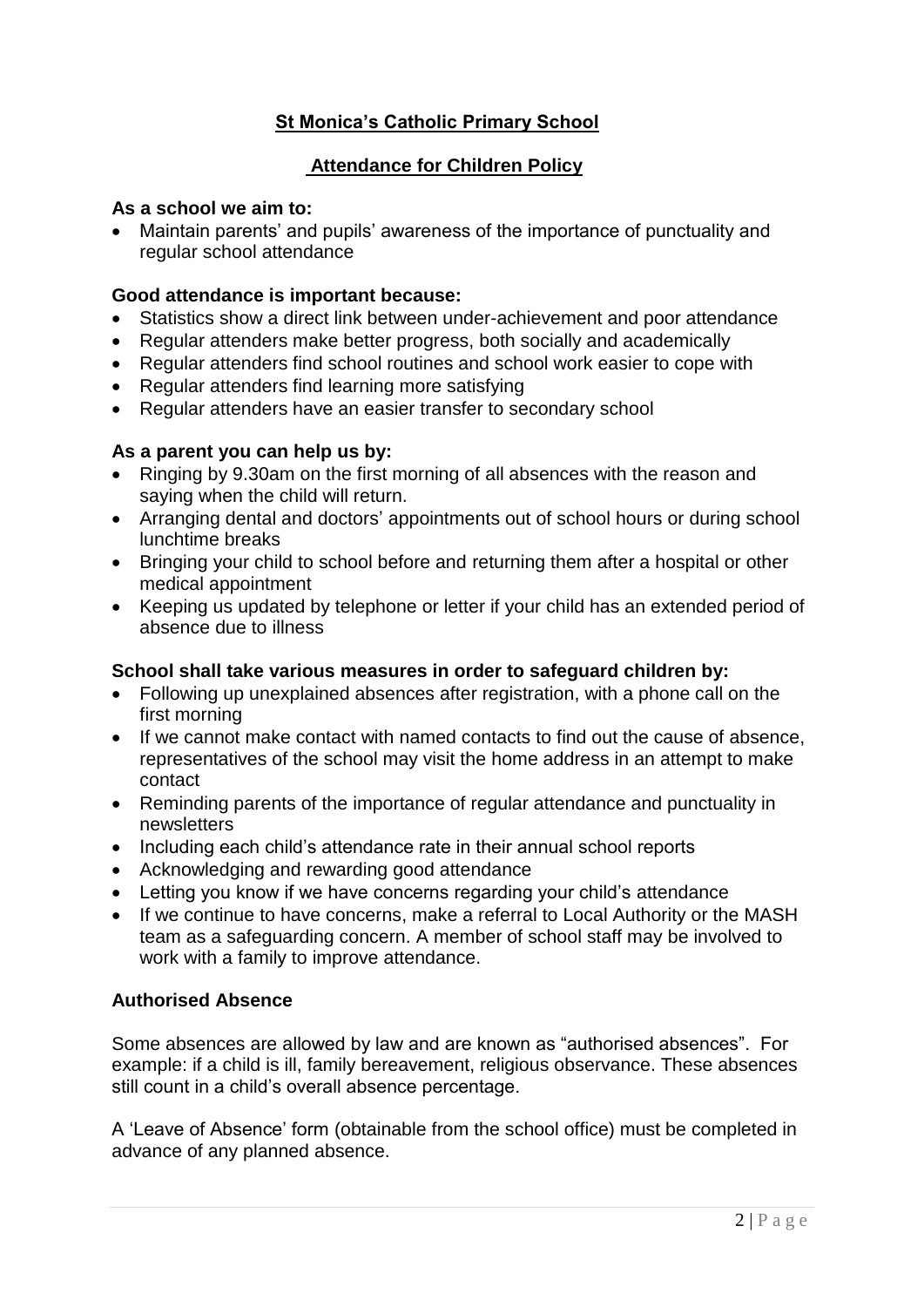## **Unauthorised Absence**

There are times when children are absent for reasons, which are *not* permitted by law. These are known as "unauthorised absences". Examples of unauthorised absence are:

- Waiting on a delivery
- 
- Sleeping in after a late night Unapproved Holidays
- Going for a family day out Because it is your child's birthday
	-
- Where there is no explanation for the absence or where the explanation or reason for the absence is considered unsatisfactory.
- Parents are unwell in such a case, please contact us we may to be able to assist in getting your child to school.

Governors do not support such absences and such Unauthorised Absences have to be reported to the Local Authority. Further information can be found at: [https://www.milton-keynes.gov.uk/schools-and-lifelong-learning/information-for](https://www.milton-keynes.gov.uk/schools-and-lifelong-learning/information-for-parents/milton-keynes-council-school-attendance)[parents/milton-keynes-council-school-attendance](https://www.milton-keynes.gov.uk/schools-and-lifelong-learning/information-for-parents/milton-keynes-council-school-attendance)

#### **Persistent Absence**

In line with government requirements, a pupil becomes a 'persistent' absentee when they miss 10% or more school across the school year for whatever reason. Absence at this level is doing considerable damage to any child's educational prospects and we expect parents' fullest support and cooperation to tackle this.

If attendance drops below 90% warning letter will be issued and a Review Period 1 begins. For 25 school days from the start of the following school week, attendance is monitored. If attendance during Review Period 1 is rising significantly, the school will issue an 'improvement in attendance' letter and continue to monitor to ensure high attendance.

If there is no significant improvement during Review Period, a meeting will be held with the family to discuss the absence rate and how the school may support in increasing it. A GP stamp may be required for any child sickness. Then, a Review Period 2 will begin for 25 school days from the start of the following school week. If attendance during Review Period 2 is rising significantly, the school will issue an 'improvement in attendance' letter and continue to monitor to ensure high attendance.

If there is no significant improvement during Review Period 2, a meeting will be held with the family to discuss the absence rate and how the school may support further in increasing it. A pre-Fixed Penalty Notice or a Prosecution Warning Notice may be issued. The Milton Keynes Council Authorised Officer (the 'MKAO'), currently the Senior Attendance Officer (Legal Interventions), will be contacted to support with legal interventions where relevant. A GP stamp may be required for any child sickness.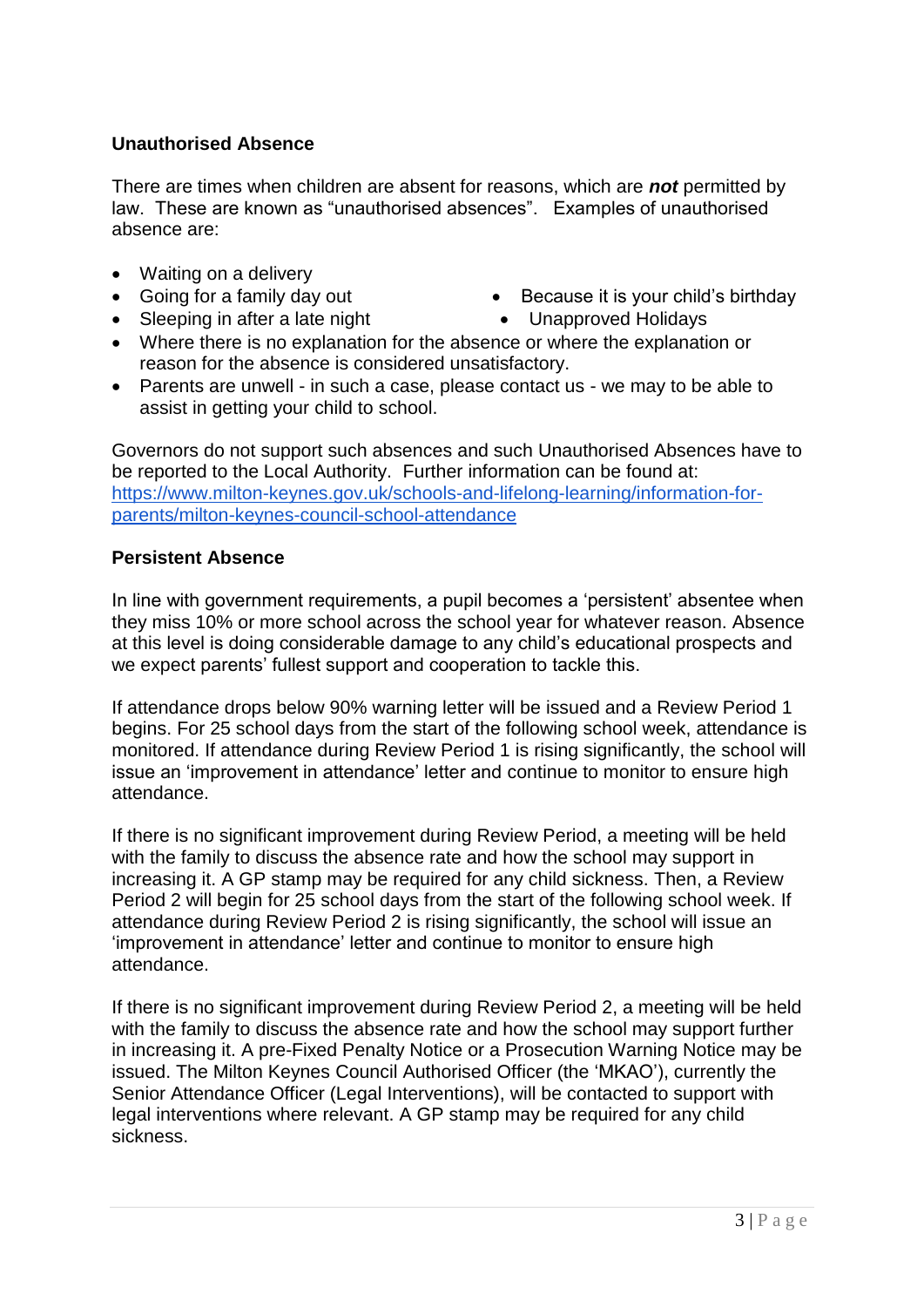Then, a Review Period 3 will begin for 25 school days from the start of the following school week. If attendance during Review Period 3 is rising significantly, the school will issue an 'improvement in attendance' letter and continue to monitor to ensure high attendance. If there is no significant improvement during Review Period 3, the school may pursue, with the assistance of the MKAO, a Fixed Penalty Notice or Court Proceedings. This is the last resort for the school. Fixed Penalty Notices - £60 in the first instance rising to £120 if not paid within 28 days. Court prosecution  $-$  up to £2500 fine and 3 months in prison.

For further information guidance on Milton Keynes Council's enforcement policy on school attendance, please see the Enforcement Polices and Code of Conduct for the [Issue of FPNs \(DOC, 104KB\)](https://www.milton-keynes.gov.uk/assets/attach/40689/Enforcement%20Procedures%20and%20Fixed%20Penalty%20Notices_October%202016.doc)

# **Punctuality**

- Morning registration is at 8.55am. This is the time your child must be in the classroom.
- It is important to be on time as the first few minutes of the school day are often used to give out instructions or organise schoolwork for the rest of the day.
- If your child misses this short but vital session, their work for the whole day may be affected. Late arrivals are disruptive to the whole class and often embarrassing for your child. We take the view there are no late children, only late parents.
- Arrival after the close of registration may be marked as unauthorised absence in line with the DfE guidance.
- We will let you know if we have concerns about your child's punctuality.
- Children who remain uncollected at the end of school time will be referred to a place of safety if not collected or the school contacted by school closing time. If a child is left at school and we are unable to contact a named adult, then we will contact the Milton Keynes Multi-Agency Safeguarding Hub (MASH) for advice.

# **Procedure for lateness**

- All children arriving after 8.55am must be accompanied to the school office by the parent /carer, where they will be asked to sign them in.
- Lateness is monitored regularly. Where children have persistent lateness problems, the Head or Deputy Headteacher will invite the parents into the school to a formal meeting. Periods of Review will be put in place in line with those as set out under the section Persistent Absence above. If your child is persistently late after the register the school can ask Milton Keynes Council to issue a Fixed Penalty Notice.

# **Holidays and Term Time Leave of Absence**

The school support the view that every lesson counts and discourages parents from taking holidays in term time. We are always concerned about the amount of school time pupils' miss as a result of family holidays.

There is no entitlement to time off in term time. Leave of absence is only allowed at the discretion of the Head Teacher in accordance with the school policy as agreed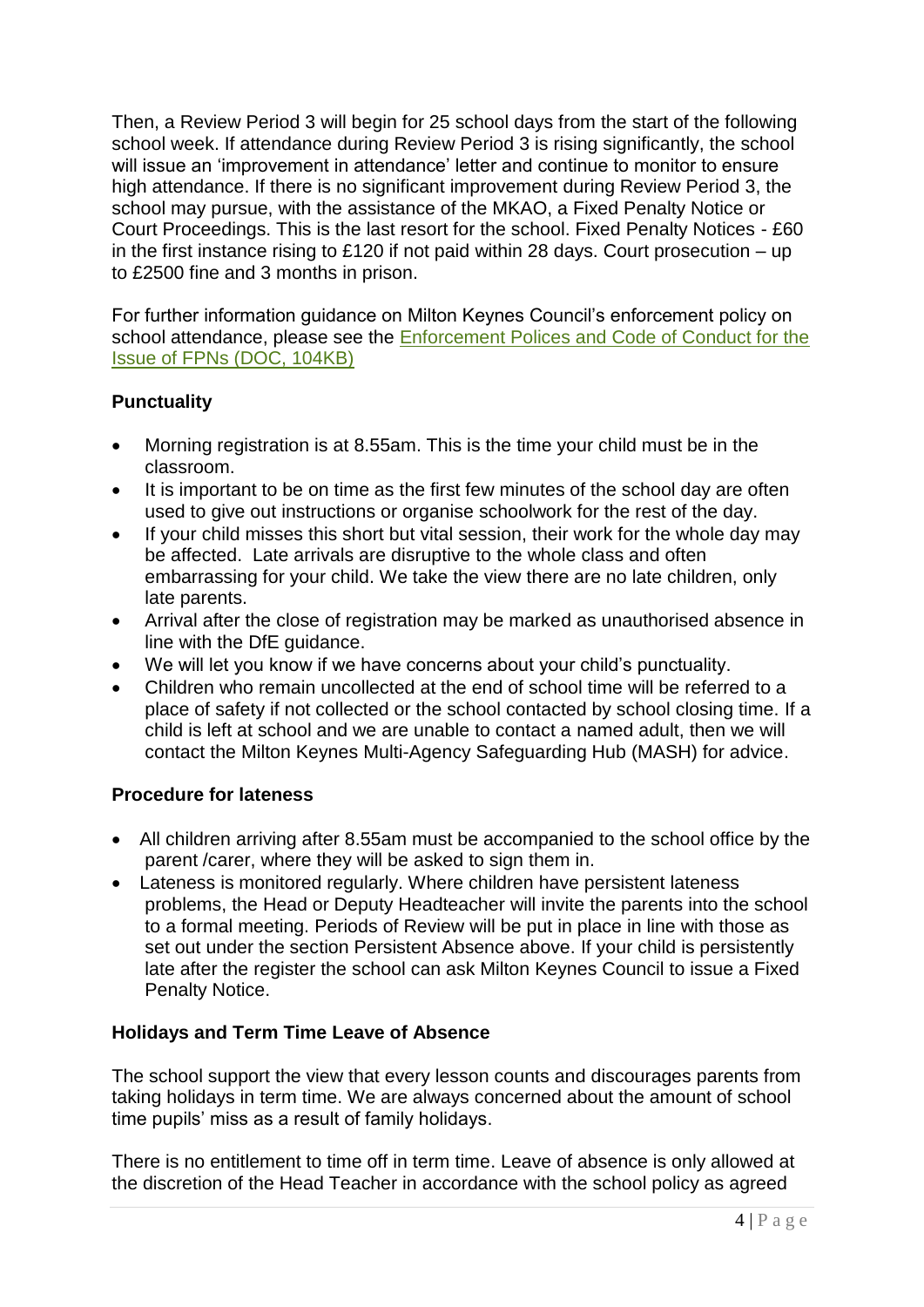by the Governing Body.

### **It is our policy:**

- That only in exceptional circumstances will holidays be authorised and then only up to a maximum of 10 days. (The cheaper cost of holidays in term time is not an acceptable reason for an application). Leave of absence will only be granted where the Headteacher considers it due to exceptional circumstances, taking into account factors including the nature of the event for which the leave is sought, the frequency of such requests and the amount of advance notice.
- Parents wishing to apply for leave of absence need to fill in an application form well in advance and before booking. Please ask the school office for a form. The Headteacher will consider your request and you will be informed of the decision. Time beyond that authorised will be unauthorised with the related risk that your child may be removed from the school roll.
- No holiday requests will be granted for children in year 1, 2 and 6 during SAT's week and the Year 1 phonics screening check. These are statutory tests that your children must take. Notification of the date will be given to parents as early as possible in the academic year.
- If the school does not agree and you take your child on holiday, the absence will be unauthorised.

Guidance on The Education (Pupil Registration) (England) Regulations 2006 (the' Regulations') states that a school may only remove a child from their roll when a pupil:

- Registers at another school
- Is withdrawn to be educated outside the school system
- Has been permanently excluded
- Fails to return after an extended family holiday\*
- Has a medical condition prevents their return to the school
- Will be in custody for more than four months
- Has left the school but it is not known where they have gone\*
- The school is replaced by another school on a school attendance order
- The pupil is above compulsory school age
- Death of the pupil

\*Following efforts by both the school and the Local Authority to locate the pupil

Our school operates in accordance with the Regulations.

Please remember that the more time your child misses from school, the more difficult it is for them to catch up with their work. Valuable learning time is lost. A good understanding of the work can only take place when the pupil is in the classroom.